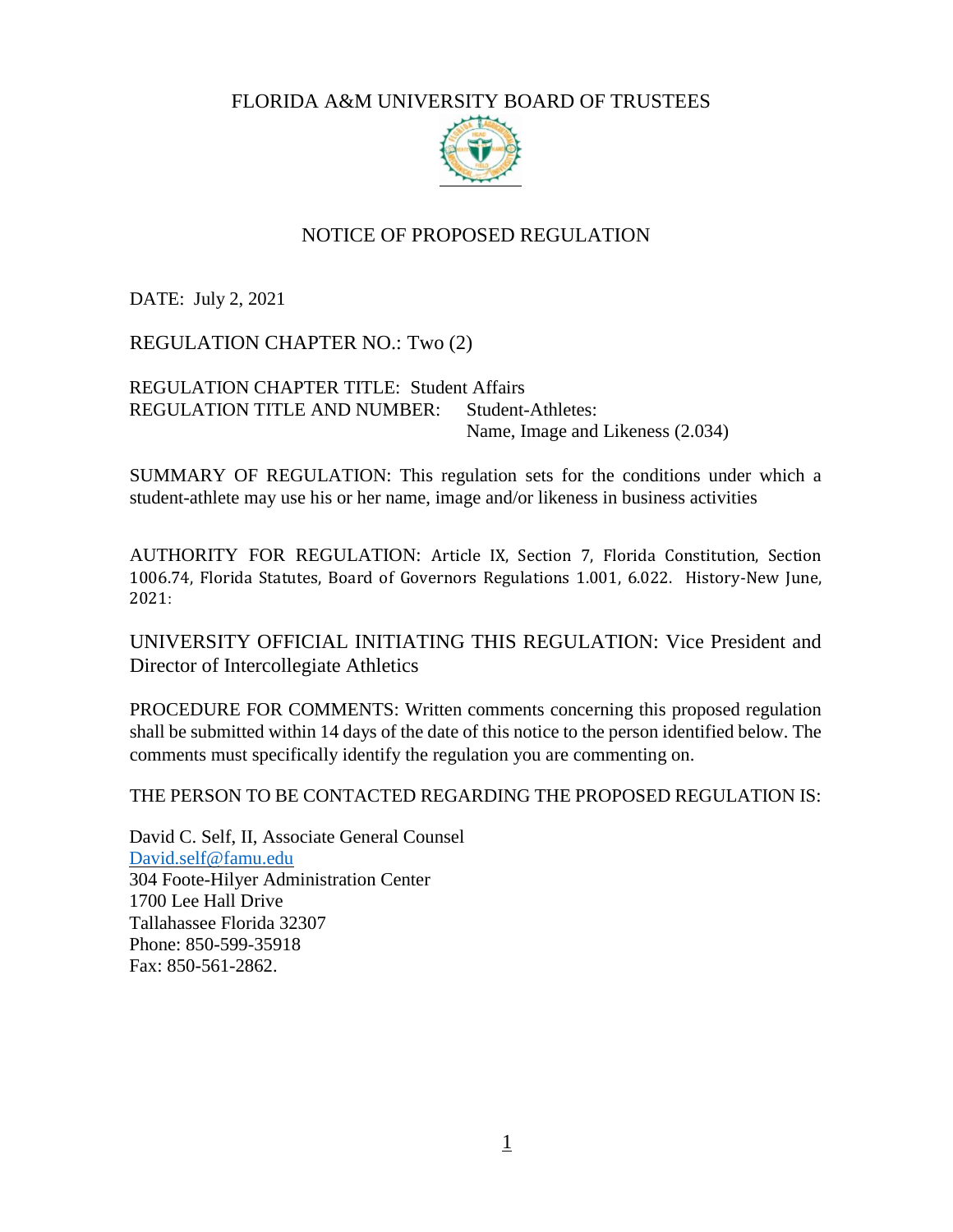FULL TEXT OF THE PROPOSED REGULATION: The full text of the revised regulation follows:

Florida Agricultural and Mechanical University



## **2.034 Intercollegiate Athletes : Student-Athletes' Name, Image and Likeness**

- (1) Student-athletes may use their names, images, and likenesses to promote their athletically and non-athletically related business activities (e.g., products, services, camps/clinics, personal appearances). A student-athlete's promotion of his or her business activity may include a reference to the student-athlete's involvement in intercollegiate athletics and a reference to the Florida Agricultural and Mechanical University (University).
- (2) A student-athlete may not use any University marks in promoting such business activity without the express written consent of the University President, and consistent with applicable University policies.
- (3) A student-athlete may not enter into a contract for the use of his or her name, image or likeness which conflicts with the terms any contract entered into by the University.
- (4) A grant-in-aid, including cost of attendance, awarded to a student-athlete by the University is not considered compensation for the purposes of authorizing, limiting, prohibiting, or regulating compensation for the name, image and likeness of a studentathlete. Such grant-in-aid, including cost of attendance, shall not be revoked or reduced as a result of a student-athlete earning compensation or obtaining professional representation related to their name, image, and likeness activities.
- (5) A student-athlete who enters into a contract for compensation for the use of their name, image, or likeness shall provide a copy of the contract (and any amendments thereto) to the Director of Intercollegiate Athletics within five (5) business days after entering into such contract and the Director of Intercollegiate Athletics shall inform the University President of such contract within five (5) business days thereafter. The Office of the General Counsel shall advise the University President if the terms of said student-athlete's contract conflict with the terms of any University contract or other prohibition set forth in this Regulation.